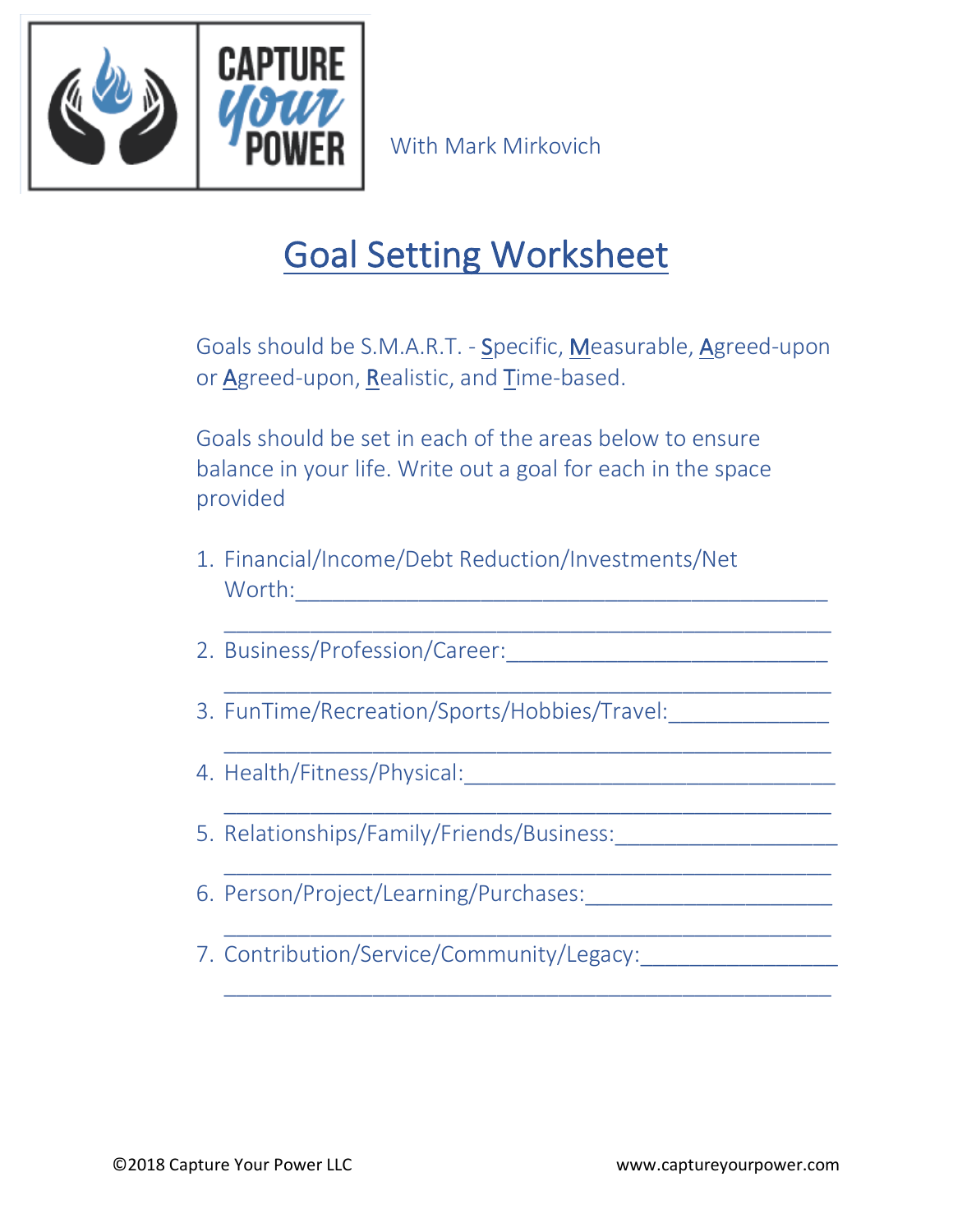Process goals are action steps which get you closer to the achievement of your goals. In each of the areas below, write 1 process goal which can be achieved within 7 days and 4 additional process goals which will help support the final goals which you listed above.

• Financial/Income/Debt Reduction/Investments/Net Worth

| 1. |                                                                                                                        |
|----|------------------------------------------------------------------------------------------------------------------------|
| 2. | <u> 2000 - Jan James James, martin de la provincia de la provincia de la provincia de la provincia de la provincia</u> |
|    |                                                                                                                        |
|    |                                                                                                                        |
|    |                                                                                                                        |
|    | • Business/Profession/Career                                                                                           |
|    |                                                                                                                        |
|    |                                                                                                                        |
|    |                                                                                                                        |
|    |                                                                                                                        |
|    |                                                                                                                        |
|    | • Fun Time/Recreation/Sports/Hobbies/Travel                                                                            |
|    |                                                                                                                        |
|    |                                                                                                                        |
|    |                                                                                                                        |
|    |                                                                                                                        |
|    |                                                                                                                        |
|    |                                                                                                                        |
|    | • Health/Fitness/Physical                                                                                              |
| 1. |                                                                                                                        |
|    | <u> Alexandria de la contenta de la contenta de la con</u>                                                             |
|    |                                                                                                                        |
|    |                                                                                                                        |
|    | 4.                                                                                                                     |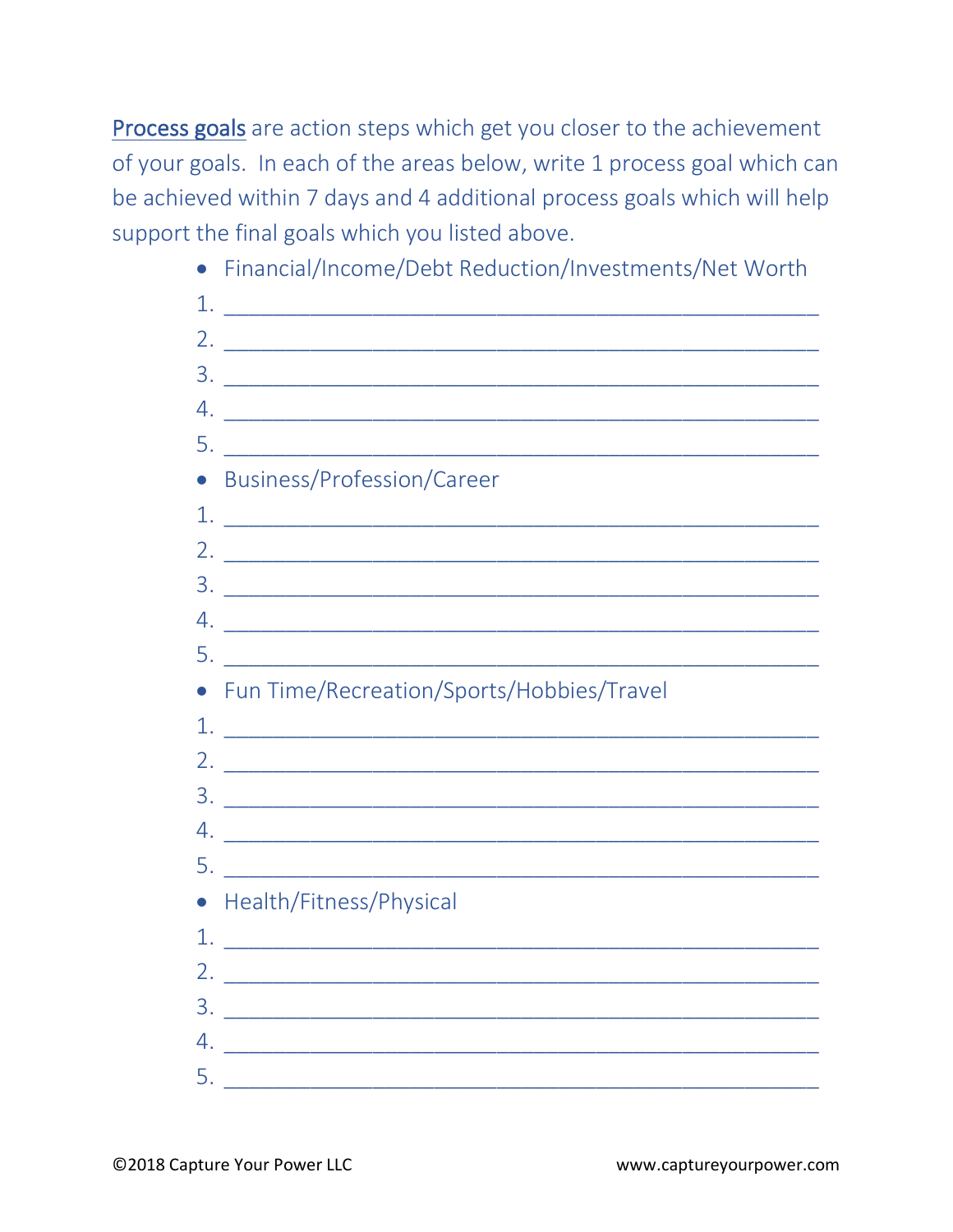| • Relationships/Family/Friends/Business                                                                                                                                                                                                                                                                                                                                                                              |
|----------------------------------------------------------------------------------------------------------------------------------------------------------------------------------------------------------------------------------------------------------------------------------------------------------------------------------------------------------------------------------------------------------------------|
|                                                                                                                                                                                                                                                                                                                                                                                                                      |
|                                                                                                                                                                                                                                                                                                                                                                                                                      |
|                                                                                                                                                                                                                                                                                                                                                                                                                      |
|                                                                                                                                                                                                                                                                                                                                                                                                                      |
|                                                                                                                                                                                                                                                                                                                                                                                                                      |
| • Person/Project/Learning/Purchases                                                                                                                                                                                                                                                                                                                                                                                  |
|                                                                                                                                                                                                                                                                                                                                                                                                                      |
|                                                                                                                                                                                                                                                                                                                                                                                                                      |
|                                                                                                                                                                                                                                                                                                                                                                                                                      |
|                                                                                                                                                                                                                                                                                                                                                                                                                      |
|                                                                                                                                                                                                                                                                                                                                                                                                                      |
| • Contribution/Service/Community/Legacy                                                                                                                                                                                                                                                                                                                                                                              |
| $1.$ $\frac{1}{\sqrt{1-\frac{1}{2}}-\frac{1}{2-\frac{1}{2}}-\frac{1}{2-\frac{1}{2}}-\frac{1}{2-\frac{1}{2}}-\frac{1}{2-\frac{1}{2}}-\frac{1}{2-\frac{1}{2}}-\frac{1}{2-\frac{1}{2}}-\frac{1}{2-\frac{1}{2}}-\frac{1}{2-\frac{1}{2}}-\frac{1}{2-\frac{1}{2}}-\frac{1}{2-\frac{1}{2}}-\frac{1}{2-\frac{1}{2}}-\frac{1}{2-\frac{1}{2}}-\frac{1}{2-\frac{1}{2}}-\frac{1}{2-\frac{1}{2}}-\frac{1}{2-\frac{1}{2}}-\frac{1$ |
|                                                                                                                                                                                                                                                                                                                                                                                                                      |
|                                                                                                                                                                                                                                                                                                                                                                                                                      |
| $4.$ $\overline{\phantom{a}}$                                                                                                                                                                                                                                                                                                                                                                                        |
| <u>5. ___________________________________</u>                                                                                                                                                                                                                                                                                                                                                                        |